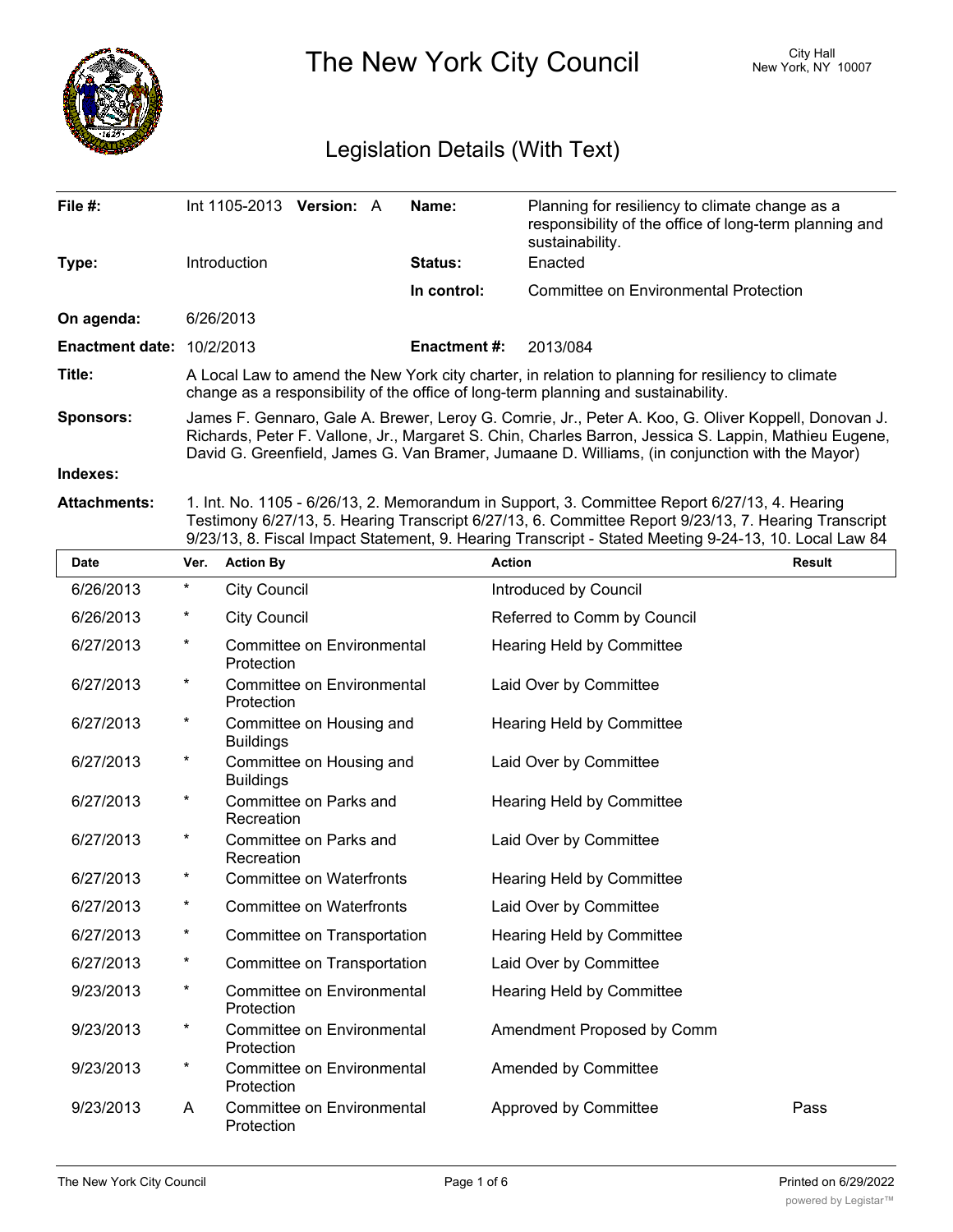| 9/24/2013 | A | <b>City Council</b> | Approved by Council          | Pass |
|-----------|---|---------------------|------------------------------|------|
| 9/24/2013 | A | City Council        | Sent to Mayor by Council     |      |
| 10/2/2013 | A | Mayor               | Hearing Held by Mayor        |      |
| 10/2/2013 | A | Mayor               | Signed Into Law by Mayor     |      |
| 10/2/2013 | Α | <b>City Council</b> | Recved from Mayor by Council |      |

Int. No. 1105-A

By Council Members Gennaro, Brewer, Comrie, Koo, Koppell, Richards, Vallone, Chin, Barron, Lappin, Eugene, Greenfield, Van Bramer and Williams (in conjunction with the Mayor)

A Local Law to amend the New York city charter, in relation to planning for resiliency to climate change as a responsibility of the office of long-term planning and sustainability.

# Be it enacted by the Council as follows:

Section 1. Section 20 of the New York city charter, as amended by local law number 5 for the year 2010, is amended to read as follows:

§ 20. Office of long-term planning and sustainability. a. The mayor shall establish an office of long-term planning and sustainability. Such office may, but need not, be established in the executive office of the mayor and may be established as a separate office or within any other office of the mayor or within any department the head of which is appointed by the mayor. Such office shall be headed by a director who shall be appointed by the mayor or by the head of such department. For the purposes of this section only, "director" shall mean the director of long-term planning and sustainability.

b. Powers and duties. The director shall have the power and the duty to:

1. develop and coordinate the implementation of policies, programs and actions to meet the long-term needs of the city, with respect to its infrastructure, environment and overall sustainability citywide, including but not limited to the categories of housing, open space, brownfields, transportation, water quality and infrastructure, air quality, energy, and climate change; the resiliency of critical infrastructure, the built environment, coastal protection and communities; and regarding city agencies, businesses, institutions and the public;

2. develop measurable sustainability indicators, which shall be used to assess the city's progress in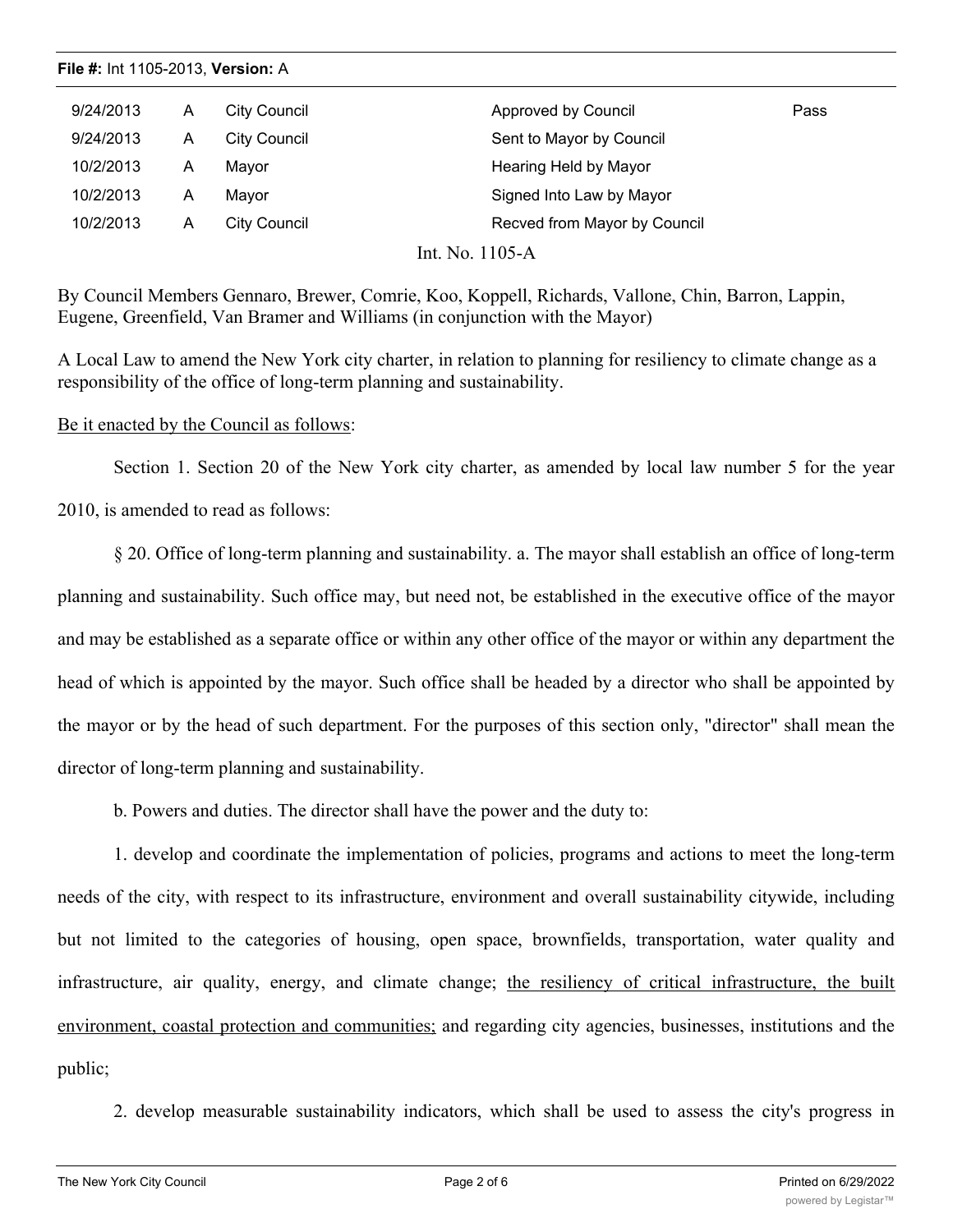achieving sustainability citywide; [and]

3. take actions to increase public awareness and education regarding sustainability and sustainable practices; and

4. appoint a deputy director who shall be responsible for matters relating to resiliency of critical infrastructure, the built environment, coastal protection and communities and who shall report to the director.

c. Sustainability indicators. No later than December thirty-first, two thousand eight and annually thereafter, the director shall identify a set of indicators to assess and track the overall sustainability of the city with respect to the categories established pursuant to paragraph one of subdivision b of this section and any additional categories established by the director, and prepare and make public a report on the city's performance with respect to those indicators. Such report may be prepared and presented in conjunction with the mayor's management report required pursuant to section twelve of this chapter. The report shall include, at a minimum:

1. the city's progress in achieving sustainability citywide, which shall be based in part on the sustainability indicators developed pursuant to paragraph two of subdivision b of this section; and

2. any new or revised indicators that the director has identified and used or will identify and use to assess the city's progress in achieving sustainability citywide, including, where an indicator has been or will be revised or deleted, the reason for such revision or deletion.

d. Population projections. No later than April twenty-second, two thousand ten, and every four years thereafter, the department of city planning shall release or approve and make public a population projection for the city that covers a period of at least twenty-one years, with intermediate projections at no less than ten year intervals. Where feasible, such projections shall include geographic and demographic indicators.

e. Long-term sustainability plan. 1. The director shall develop and coordinate the implementation of a comprehensive, long-term sustainability plan for the city. Such plan shall include, at a minimum:

i. an identification and analysis of long-term planning and sustainability issues associated with, but not limited to, housing, open space, brownfields, transportation, water quality and infrastructure, air quality, energy,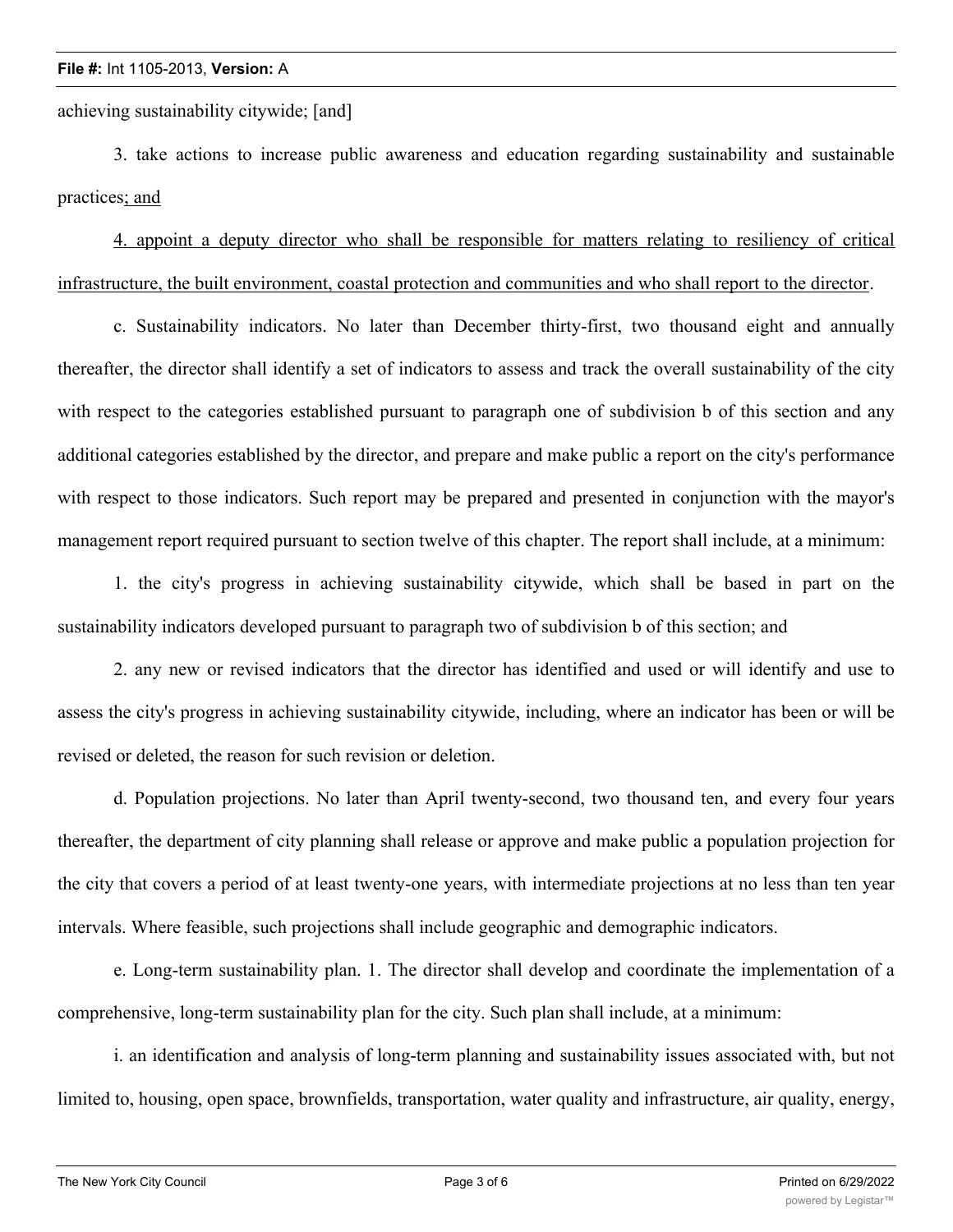and climate change; and

ii. goals associated with each category established pursuant to paragraph one of subdivision b of this section and any additional categories established by the director, and a list of policies, programs and actions that the city will seek to implement or undertake to achieve each goal by no later than April twenty-second, two thousand thirty.

2. No later than April twenty-second, two thousand eleven, and no later than every four years thereafter, the director shall develop and submit to the mayor and the speaker of the city council an updated long-term sustainability plan, setting forth goals associated with each category established pursuant to paragraph one of subdivision b of this section and any additional categories established by the director, and a list of policies, programs and actions that the city will seek to implement or undertake to achieve each goal by no later than twenty years from the date each such updated long-term sustainability plan is submitted. No later than two thousand fifteen, and no later than every four years thereafter, the plan shall also include a list of policies, programs and actions that the city will seek to implement or undertake to achieve each goal relating to the resiliency of critical infrastructure, the built environment, coastal protection and communities. Such updated plan shall take into account the population projections required pursuant to subdivision d of this section. An updated plan shall include, for each four-year period beginning on the date an updated plan is submitted to the mayor and the speaker of the city council, implementation milestones for each policy, program and action contained in such plan. An updated plan shall report on the status of the milestones contained in the immediately preceding updated plan. Where any categories, goals, policies, programs or actions have been revised in, added to or deleted from an updated plan, or where any milestone has been revised in or deleted from an updated plan, the plan shall include the reason for such addition, revision or deletion. The director shall seek public input regarding an updated plan and its implementation before developing and submitting such plan pursuant to this paragraph. The director shall coordinate the implementation of an updated long-term sustainability plan.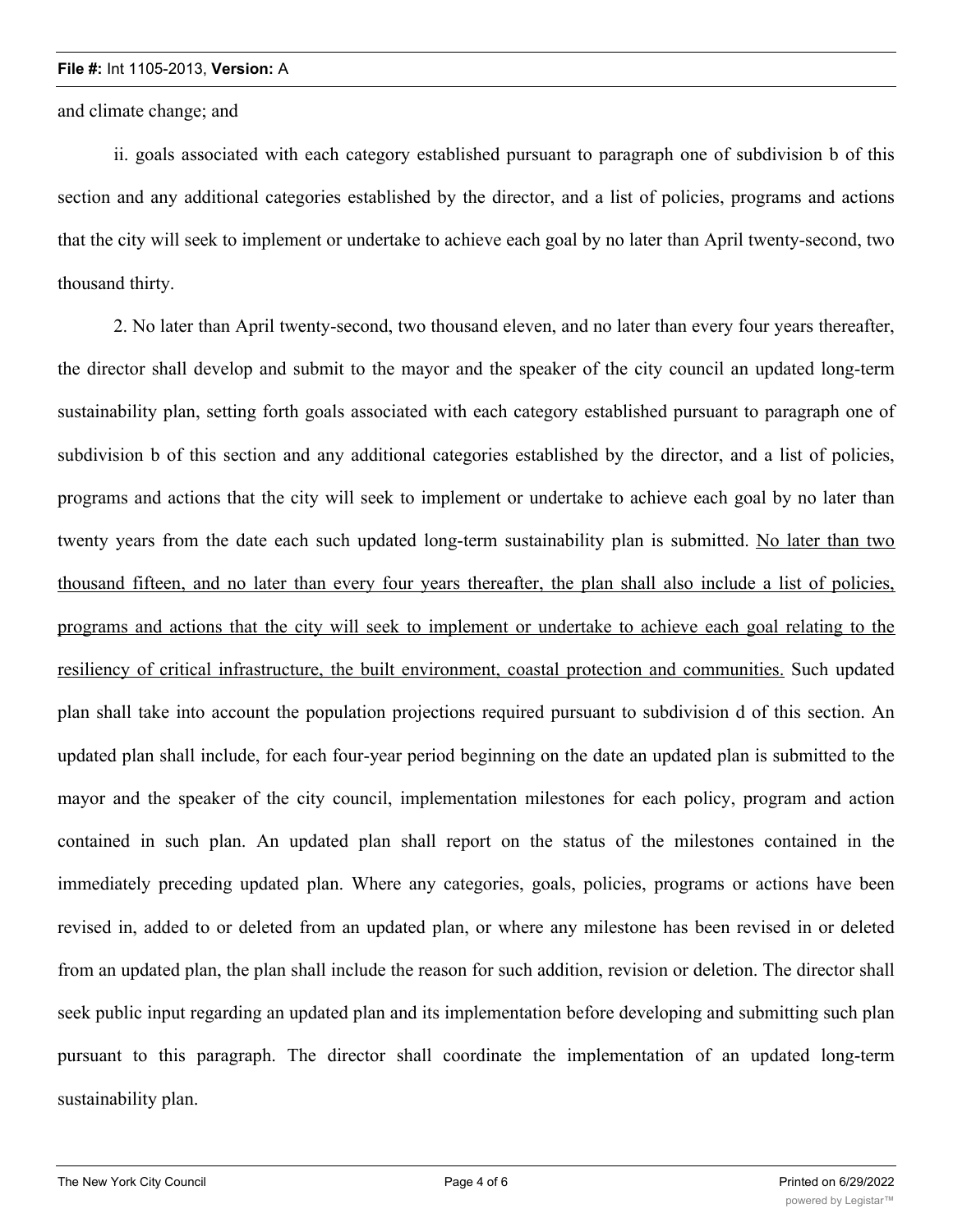f. Review and reporting. 1. No later than April twenty-second, two thousand nine, and no later than every April twenty-second thereafter, the director shall prepare and submit to the mayor and the speaker of the city council a report on the city's long-term planning and sustainability efforts. In those years when an updated long-term sustainability plan is submitted pursuant to paragraph two of subdivision e of this section, such report may be incorporated into the updated long-term sustainability plan. The report shall include, at a minimum:

i. the city's progress made to implement or undertake policies, programs and actions included in the sustainability plan or updated sustainability plan required by subdivision e of this section, since the submission of the most recent plan or updated plan or report required by this paragraph; and

ii. any revisions to policies, programs or actions in the previous long-term sustainability plan, including the reason for such revision.

g. There shall be a sustainability advisory board whose members, including, at a minimum, representatives from environmental, environmental justice, planning, architecture, engineering, coastal protection, construction, critical infrastructure, labor, business and academic sectors, shall be appointed by the mayor. The advisory board shall also include the speaker of the city council or a designee and the chairperson of the council committee on environmental protection or a designee. The advisory board shall meet, at a minimum, twice per year and shall provide advice and recommendations to the director regarding the provisions of this section.

h. The director shall post on the city's website, a copy of each sustainability plan required by subdivision e of this section, and all reports prepared pursuant to this section, within ten days of their completion.

i. Interagency green team. 1. There is hereby established within the office an interagency green team under the management of the director or the director's designee to facilitate the use of innovative technologies, design and construction techniques, materials or products that may have significant environmental and sustainability benefits and to assist innovative projects in addressing city agency regulatory requirements.